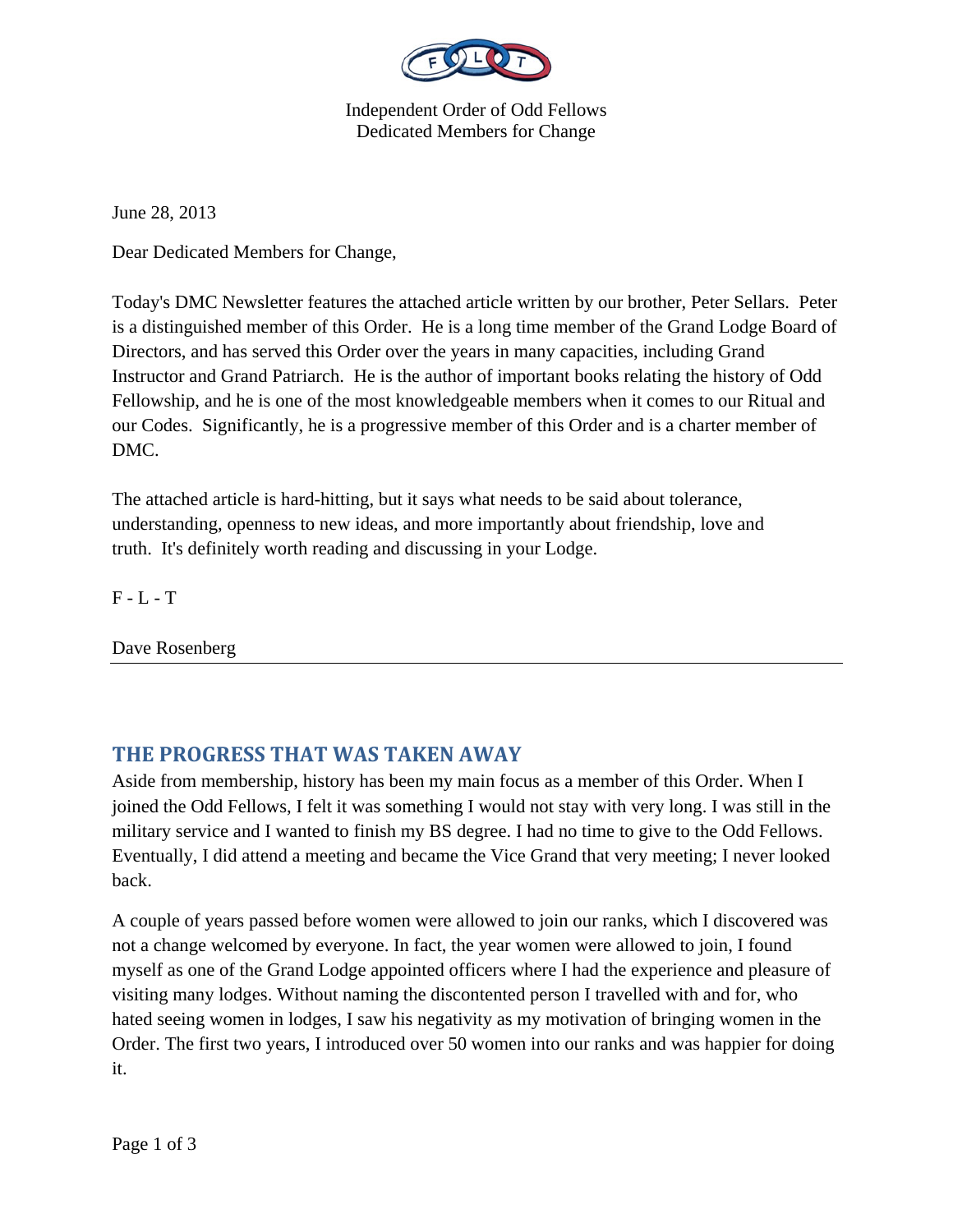

Independent Order of Odd Fellows Dedicated Members for Change

I can tell you on those many visits, I heard the most vicious comments made from men who were supposed to be full of this "friendship, love, and truth." Many were not. Some threatened to quit the Order. Some boycotted their meetings if a woman came to visit. Some attacked the officers that year for their bigotry. Talk about having a motivating year. I saw, first hand, what this Order was up against.

Being a Catholic, a fact unknown to lodges I visited and members I met, I would often hear negative comments about my faith. I also heard comments made about certain ethnicities in the Order. These were my motivating factors to forge ahead. I did not want to quit just because I did not like what I heard; I wanted to stay around to fight the prejudice that I was hearing. I did that by bringing diverse members into our lodges.

I remember receiving an award from Sovereign Grand Lodge for bringing in 42 members in 2001. I came in 3rd a couple of years following that peak year. I never stopped. I have always made it a goal to bring in 10 applications a year. Most of them have stayed in the Order too. I was always honest with the women and the "minorities" telling them that they were helping me with breaking the barrier. I had no second thoughts about what I was doing.

I made it a point to learn the history better than most members. I also made it a point to learn our Rituals and Codes more than most. I committed to memory much of the unwritten work too. But, I did all of this so I could take on the older recalcitrant members unwilling to bend in their racist, bigoted, and prejudiced views. If they brought up the Ritual or the Code or the history, I had a response. I stopped them in their tracks more than once.

Serving on the Grand Lodge Board of Directors for nearly nine years now, serving as the Grand Instructor twice, having been the Grand Patriarch, also a Grand Instructor for the Grand Encampment, as well as a Grand Trustee, has been the opportunity to share a progressive attitude. As the membership chairman, I have learned it is imperative this Order be more progressive in its views and tear down the barricades established by the members who allowed this Order to find itself on the brink of extinction.

I am not an uncaring or a "mean" member. I practice our principles of Friendship, Love, & Truth, but those who feel they must disrespect me because of who I bring in this Order or what my lodge does to enjoy its successes or pick on others because they do not know the Ritual or Codes, will get a mouthful from me. I do not tolerate bullies. I have seen all of the bullies I will ever want to see in the Odd Fellows. My brothers and sisters love this Order. We enjoy the principles as they are written in our Rituals. We live by them as well.